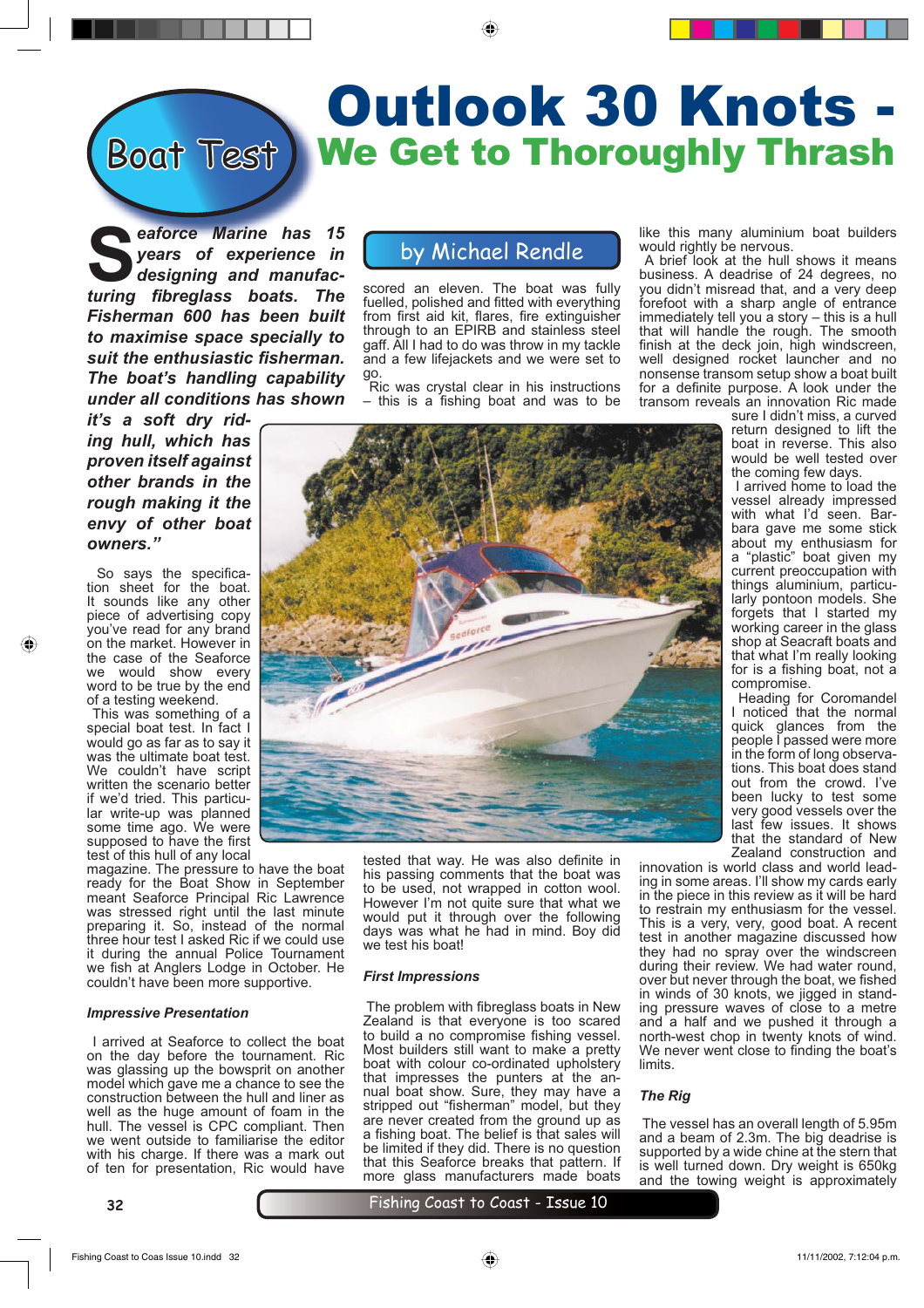◈

# The Seaforce Fisherman 600 A Real Boat Test!



1250kg. Our test vessel was fitted with a 115hp Yamaha 2 stroke which fits in the middle of the 90hp to 150hp recommended range. I personally think it's a perfect match given that we are testing a fishing boat. I'll comment more on this under the performance section. The boat sits on a single axle Voyager trailer which I was pleased to see had light truck tyres fitted. It is of the expected high standard with Submersalites and multirollers that appear well placed.

 Ric intends to sell the vessels as turnkey packages. Try this for a list of standard features – anchor, warp and chain, battery isolating switch, wiring loom, baitboard, buoyancy, cabin light, capstan, canopy, cockpit floodlight, cleats, downrigger, drink holders, EPIRB, fishfinder/ gps, fuel filter, fire extinguisher, first aid kit, flares, grab rails, livebait tank and pump, rocket launcher, road cover, rod holders, tackle box, telescopic boarding ladder, two pedestal seats, under floor

fuel tank (140l), underfloor storage with bins, VHF radio and aerial, 12 volt socket, washdown pump, walk through transom and probably several other things I've missed. Just add fuel, lifejackets and bait. The whole lot was priced at \$49995.

#### *The Cabin*

◈

Even though this is a fishing boat it retains a useful, if spartan, cabin. From the front, it has a very good anchoring position and a well placed foot switch for the capstan. The access hatch works well and I didn't see a drop of water get past its seal. And we tested it. The anchor well has reasonable capacity for sufficient warp and to fit the Kwene anchor. However I do see a major fault with the positioning of the capstan. It needs protection. Firstly there is potential for the chain to short out the terminals in the wrong circumstances and from experience I can tell you that no capstan, not even the very fine Maxwell unit fitted will handle the consistent drenching

this one will receive from wet rope and condensation. It is a simple matter of applying extra protection to the body and making a nice little glass moulding to protect the unit. This excluded the anchoring set up which works very well indeed. While in this area I should relate one anchor recovery which was in lots of wind and breaking whitecaps – not one wave came over the front. If you've been on the receiving end of a drenching you will appreciate this point.

 The rest of the cabin is simple. Good if not fantastic side pockets, plenty of under seat storage and vinyl squabs. Let's get real, hands up all those that have overnighted in a boat this size? There is enough room to lie down and sleep, as tested by a large po-



liceman; otherwise it is good shelter and dry storage which, after all, is 99.8% of the requirement. Everything is carpeted and the floor between the bunks has a big plugged drain. Very good thinking.

#### *The Cockpit*

 Now we start getting into the makings of a proper fishing boat. The forward half of the cockpit floor is carpeted. It is attached by domes and easily removed if required. The back half is non skid. Below floor is a cavernous area holding two full sized fish boxes. Even with four fishing we had no problem flicking our catch into this area. The side pockets are of a useful size and rod racks are fitted as standard. A pair of pedestal seats is fitted. They were comfortable and swivel to a fishing position. Four stainless rod holders are standard. The rocket launcher is

very well designed (read the angles are spot on for a change – I really hate it when the rods angle back over the cockpit.). Now to the business end. A baitboard with two rod holders is supplied. The livebait tank is built in to the transom at the step. It is superbly placed. However our only other glitch with the boat during the test was the bait tank - it didn't work. Being a third generation plumber in my family and after a dozen years of electronic fitouts, I have a simple solution to bait tank setups. The article is coming. This one failed to pick up adequately, self drained (any system needing a non return valve is bound to fail at some point), and the bait pump appeared to blow a bearing the first day, based on the horrendous noise coming from the back. I will accept the job of showing Ric how it can be improved.

 At the side of the transom is a built in tackle locker. There is a remote oil tank filler fitted which is a great touch as there is nothing worse than trying to squeeze a small container of oil in to a tiny gap. Above is a well designed canopy, although I noted a few small holes appearing in the fabric which I don't think we created. The clear panel is easily unzipped and extends right down to the screen. It provides superb visibility and we never removed it all test. We would have been drowned if we had.

 All in all a very good cockpit. We managed to fish three various sized policemen and a shorter editor comfortably. That says a lot.

#### *Dash Layout*

 This one is a little different. The port side has a bi-level arrangement. In the front side, angled at the driver, is the VHF. This arrangement works well. The GPS antenna was mounted directly above



Fishing Coast to Coast - Issue 10 **<sup>33</sup>**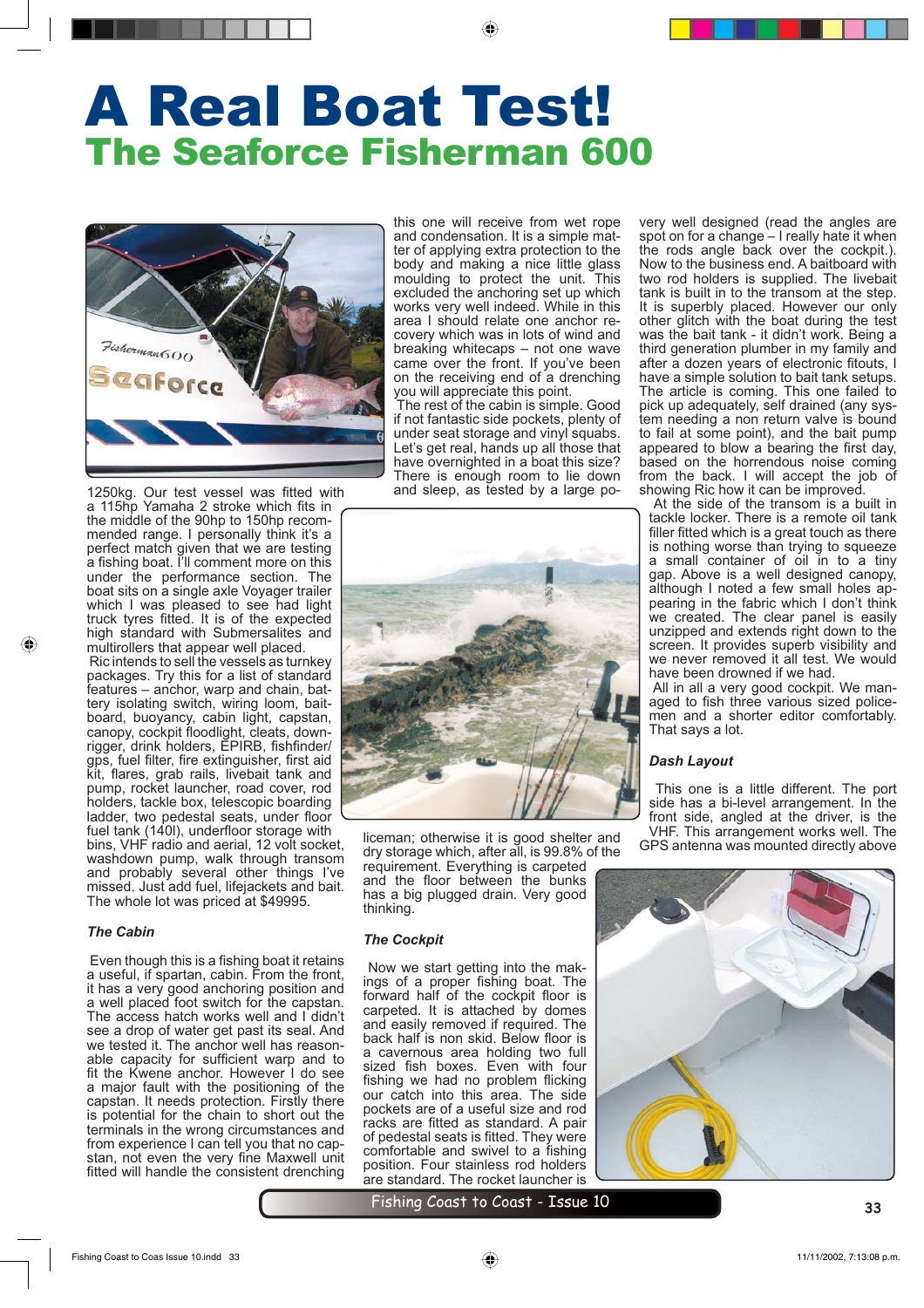the VHF. This is a no-no with a powered antenna (i.e. the antenna is the GPS, not an aerial only) and caused major interference to the VHF to the point that we couldn't leave the GPS on. It will have to be moved. In my opinion, the top level of the port dash needs a fiddle around it to make it a useful space. Anything placed there is only there when the boat isn't moving.

The driver's side works well with a combination sounder/gps and the twin gauge setups now common on Yamaha and Mercury motors. The switch panel is mounted with the fuel gauge on the right hand side on a facing panel. While it's not how I would have designed it, probably because I'm more the traditionalist in these areas, it works well. My only criticism is of the installation of the combo unit. The cable entry isn't sealed and one of the cables disappeared in behind the dash when I disconnected the unit to remove it. A minor problem easily fixed.

 I liked the driving position. Everything came to hand easily, especially the throttle. I always drive with my hand sitting on the throttle box and this was comfortable whether seated or standing. If I was buying one I'd probably request a seat slider for the driver just to give the optimum position. Driving visibility was perfect.

#### *Performance*

⊕

 In a word, superb. We covered the full range of conditions over the three days. We started on day one with a simple launching in a dozen or so knots of wind. We motored towards the islands before being waylaid by a number of Orca. Beautiful to watch. There were three of us on board the first day. We had a plan to catch livebaits, which we eventually did but without the opportunity to use them in the rising breeze. We started with a strayline session out of the wind. Several snapper succumbed before we headed for a working mussel barge. The hull wasn't tested in either of these runs. It came onto the plane at what appeared to be about 11 or 12 knots with a definite transition. Remember this is a very deep vee hull. We located ourselves in the farm but not before I tested the reverse at speed. Interestingly I managed to drive right up a row in reverse in a straight line. It works. The stern clearly lifts. Where can I mount a gamechair?

 We decided to be more adventurous and headed for the outer islands. We were right in the wind when we decided to jight under a group of working birds. Incredibly we had no trouble drifting and jigging in the conditions. The waves were close to 1.5m at their worst. There were breaking whitecaps and in the channels there were standing pressure waves. Even when one broke against us we were in no danger or even concern. This is a true fishing platform. It's hard to express this in words, we weren't pushing the limits or over testing the boat even though it sounds like it. The hull handled it with ease. The situation was completely comfortable. What surprised me was the stability. We moved without concern or even having to communicate it. While obviously a step under

a pontoon in this category, it was so good it was conspicuous. Four aboard was slightly different particularly as one policeman was a big boy, but still not an issue. The run home on day one was down-sea and just as comfortable. I didn't push it as hard as I would the next day.

◈

Day two saw deteriorating conditions and an increasing nor-westerly that gave us a dilemma. This direction is directly into the Amodeo Bay ramp. The seas were already sizeable and we were left to wait for a little more water. The rest of the fleet took the safer option of better protected bays. I decided to follow Ric's instructions and test his boat. I figured that we sometimes have to do this without other options. This would be a true test.

 Overnight there had been an incident in the camp. One of the boats had been burgled and a fuel tank and tackle had gone. How dumb would you have to be to do that to a bunch of Policemen? Meantime it left one boat out of commission so we acquired a fourth crew member. Mark towed us down to the ramp with the tractor after prewarming the motor. It was an impressive sight of breaking waves although no different really to Raglan's Manu Bay on a moderate day. We waited for a gap and backed away. I'd be lying if I said we didn't take on water. We did, but it was only splashes. The transom did lift in reverse but needs a little speed on to do so. That is obviously difficult with a combination of breaking waves and tilted motor. But, it did work. I can't think of many other glass boats I would have tried that in. That solved problem one. There was still problem three, retrieving the boat, to look forward to.

Problem two was the run

of a couple of miles to the islands. The wind was twenty knots or more and there was another concern. Our fourth crew member was local dog handler Dennis Porima. Earlier this year he was attacked and injured. He is still recuperating and wearing a leg brace. Injured crew plus chop plus lots of wind added up to problem to me. Boy was I wrong! This boat eats head seas. It's at its best tackling them squarely on using that superb bow to part the waves. We made incredibly good speed considering the conditions.







Dennis was completely comfortable and there was no way he would have got back into the aluminium boat he had fished the previous day to take another pounding. There was one other very noticeable characteristic of the hull. When we had two waves close together and I had to power down, the nose didn't drop and allow the waves to run over the front. I did this several times to make sure. It kept all the water out. Anyone running bars or taking on nasty, choppy stretches like the run from Motiti to Tauranga will thoroughly appreciate this. By this stage it was hard